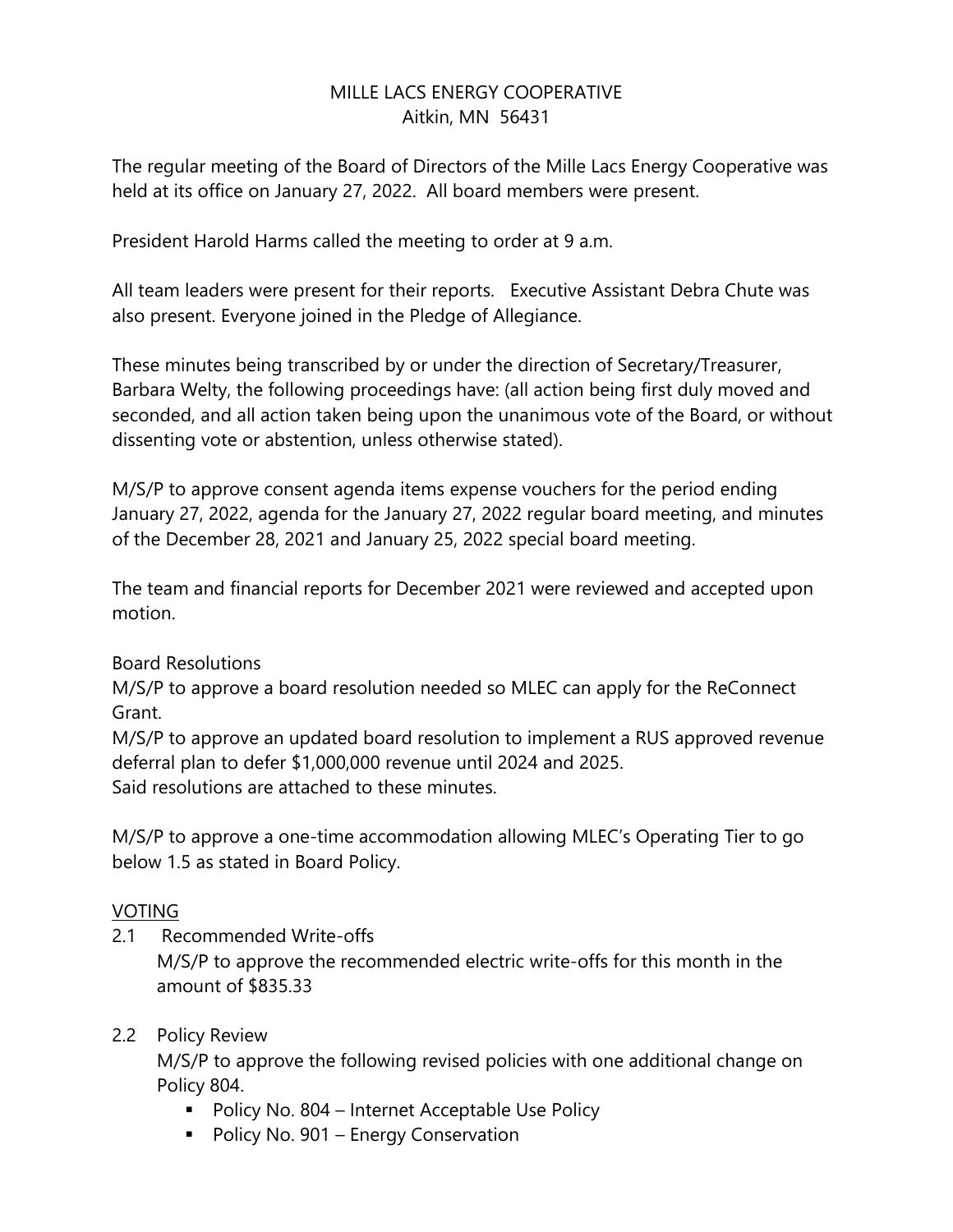Regular Board Meeting Minutes January 27, 2022

- Policy No. 902 Energy Theft and Vandalism
- Policy No. 902A Vandalized Meters
- 2.3 Board Activity Reports

GRE – The December 2021 GRE Board Report submitted by Harold Harms was reviewed. January 2022 GRE Board meeting was verbally reviewed by Harold. MREA – The December 2021 MREA Board meeting minutes were reviewed. RUS – No report CFC – No report NRECA –No report MAC – No report FEDERATED – No report. NRTC – No report RESCO – No report. NISC – 2021 Capital Credit Summary from NISC was reviewed. Other: CoBank 2022 Director Election, Request for Candidates information was reviewed.

M/S/P to accept the activity reports.

## REPORTS

3.1 Safety Control

Deanna Soderberg of PLS presented AWAIR, Bloodborne Pathogens, Right to Know, Emergency Action Plans and Fire Prevention/Response on January 11<sup>th</sup> to all employees. MREA presented Accident Investigation on January 26, 2022.

The next safety training is scheduled on February 22<sup>nd</sup> with Deanna Soderberg presenting Driver Qualification Files and Health Programs – Lymes Disease, Hypothermia, COVID/H1N1 Awareness, Back Inquiry Presentation.

The 2022 Safety Meeting Schedule was reviewed.

The December 2021 Safety Cross was reviewed.

3.2 Quarterly Articles/Bylaws Review The first third of the By-Laws was reviewed as part of the quarterly update.

### SCHEDULED MEETINGS

4.1 GRE Region Meeting, Online and in person at Hinckley Wednesday, February 9, 2022, 8:30 – 12:00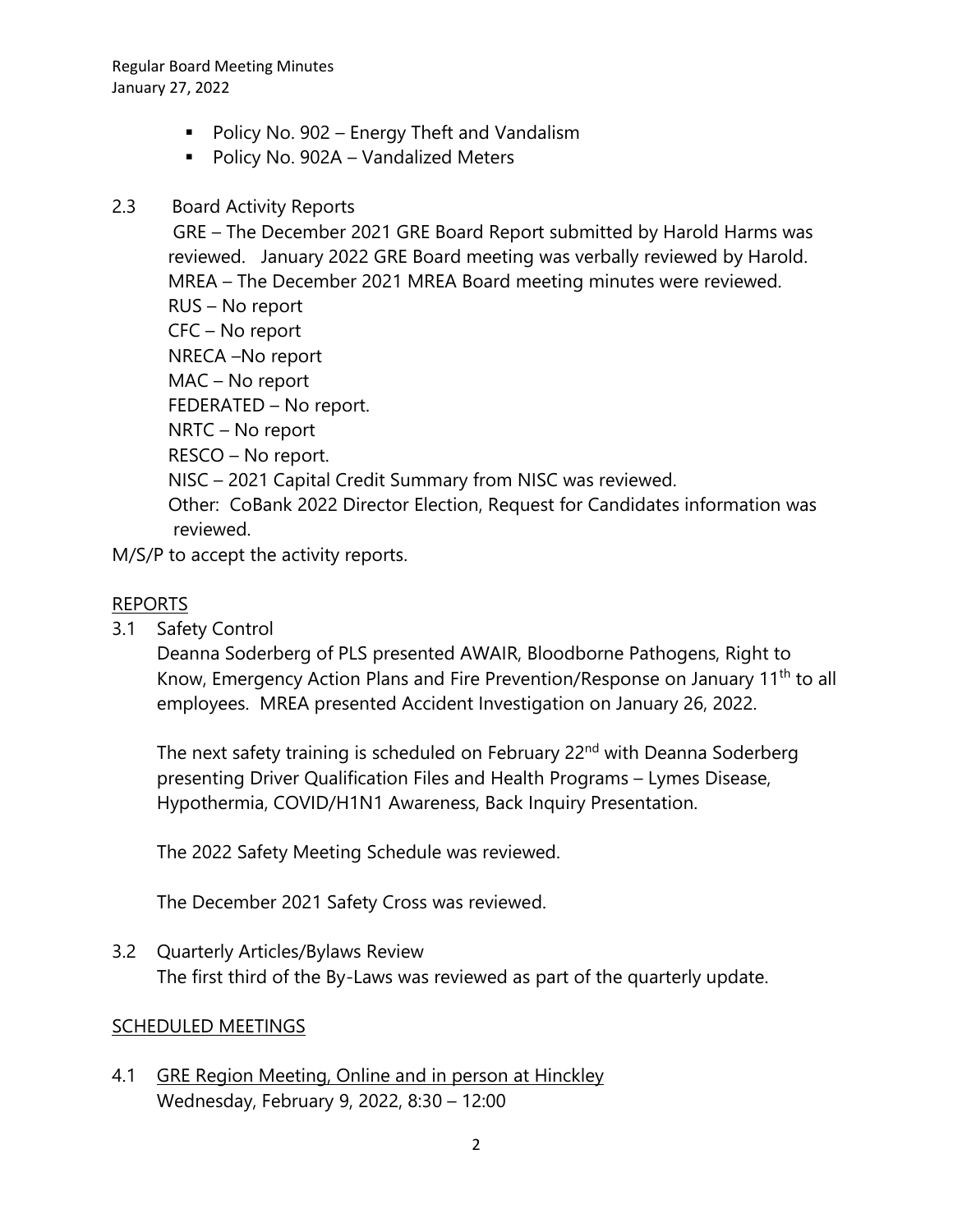Attending in person will be GRE Director Harold Harms and Sarah Cron. Attending virtually at MLEC office is Don Appel, Aileen DeMenge, Carol Pundt, Mike Reem, Bruce Robinson and Barb Welty.

- 4.2 Talon Metal Corp, Tamarack Snoflyers Building Wednesday, March 2, 2022, 5:30 – 7:30 p.m.
- 4.3 NRECA Annual Meeting, Online March 6 – 9, 2022 Registration is done for Harold Harms to attend online at MLEC office. Attending: Harold, Don Appel, Aileen DeMenge, Carol Pundt, Mike Reem, and Barb Welty. M/S/P to appoint Aileen DeMenge as Alternate Voting Delegate as Bruce Robinson is not available for the meeting.
- 4.4 MREA Annual Meeting, St. Paul RiverCenter, St. Paul, MN and Livestream March 15 -16, 2022, Tuesday and Wednesday Attending in person: Aileen DeMenge, Harold Harms, Mike Reem, Bruce Robinson, Sarah Cron, Lincoln Messner and Barb Welty as MREA Director. Attending via livestream: Carol Pundt Meeting registration and hotel reservations are made.
- 4.5 CoBank Regional Meeting, JW Marriott Mall of America, Minneapolis March 17 - 18, 2022 Thursday and Friday Attending: Aileen DeMenge, Harold Harms, Bruce Robinson, Barb Welty, Sarah Cron and Lincoln Messner. There will be a Virtual Customer Meeting Option on April 7, Thursday, 10:00 – 2:00.
- 4.6 Other Meeting Information: Three month look ahead @ MLEC Board meeting NON-Reoccurring Agenda Items:
	- February  $24^{\text{th}}$ :
		- o Year End Presentation
		- o Annual Report to the Board on Policy 517
		- o NRECA Governance Video or Article
		- March  $24^{\text{th}}$ :
			- o Audit Report by Eide Bailly
			- o NRECA Governance Video or Article